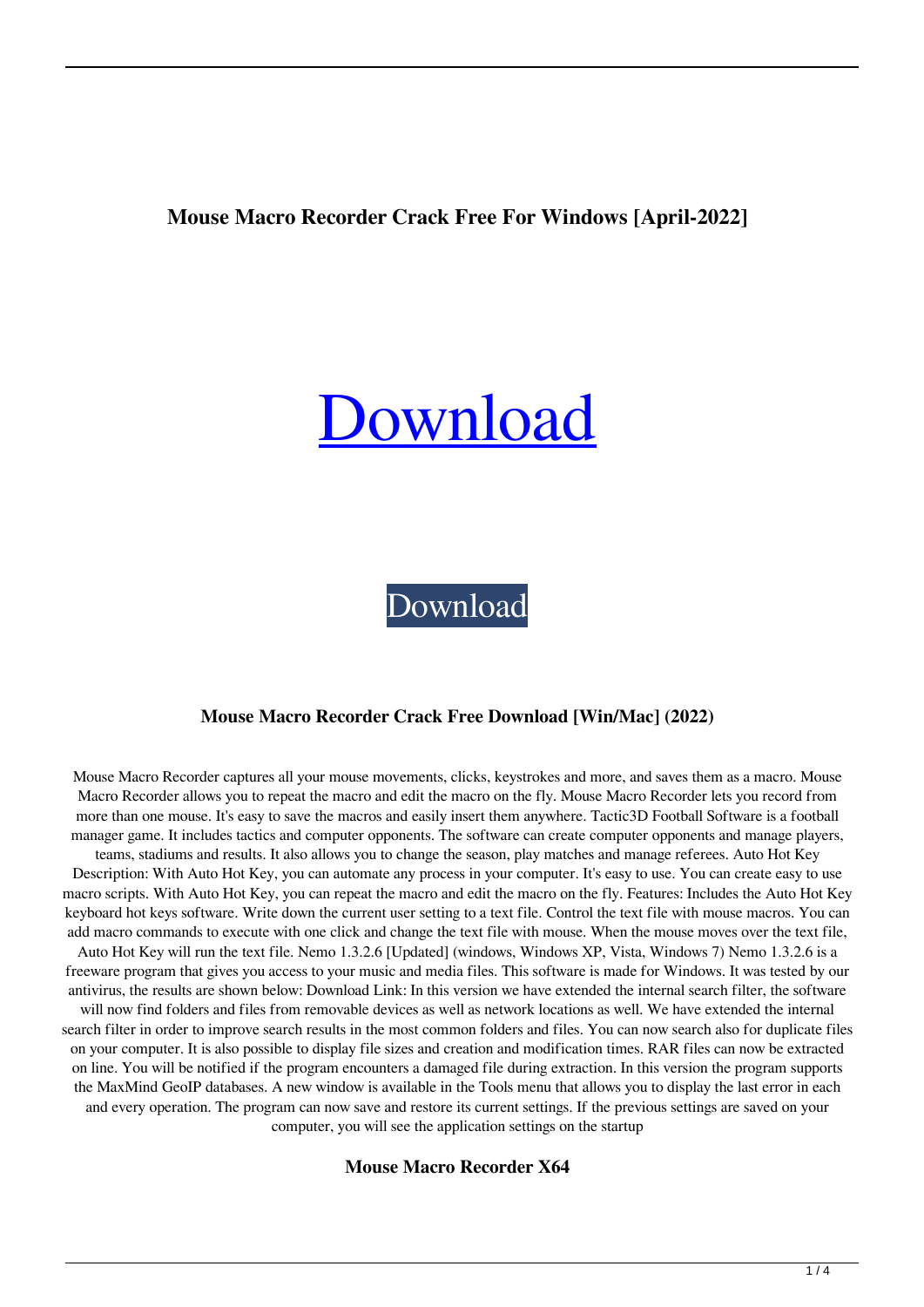KeyMacro is a simple yet powerful keymapping tool designed to make your life easier by allowing you to make mouse movements, record the mouse activities in a clip, record a new clip, and save clips to a defined path. You will be able to easily navigate to any part of the software via hotkeys, and it also allows you to edit any recorded clip. Moreover, the software's hotkeys can be customized according to your preferences. You will be able to associate a shortcut to any command, record a new clip, edit a clip, run it, record the mouse activities in a clip, record a new clip, and save clips to a defined path. Screenshot: Mouse Macro Recorder is a lightweight Windows application whose purpose is to help you record mouse clicks in order to automate your actions and improve your workflow. Smart and clean looks You are welcomed by a well-organized set of functions that allows even less experienced users to learn to configure the process in no time. The tool gives you the possibility to use multiple macros, edit or delete the selected one, run and stop macros, as well as tweak several configuration settings. You can check out additional information about each recorded macro, such as name, creation time, status, hotkeys, and recurrence time. Recording a new macro Mouse Macro Recorder allows you to record a brand new macro, include the mouse movement and keystroke, as well as assign hotkeys for starting or stopping the recording process. Additionally, you may give a custom name for the recorded macro. Furthermore, the application allows you to alter the mouse click by selecting the desired button (left, right, or middle), assign an action (single or double click, button down or up), pick the mouse click (e.g. click where the mouse is or on a fixed point), capture your mouse movements in a user-defined screen area (adjust the x and y values), insert keystrokes, embed custom text messages, as well as specify a delay time. Scheduled task and macro configuration settings The

and adjust the repeat speed. Bottom line All in all, Mouse Macro Recorder provides a straightforward software solution for helping you automate your mouse movements with the 77a5ca646e

utility lets you create scheduled tasks which can be activated every day, week, month, or just once at a user-defined time. Plus, you can make the tool repeat the macro once or for a user-defined number of times, insert a custom time between the repeats,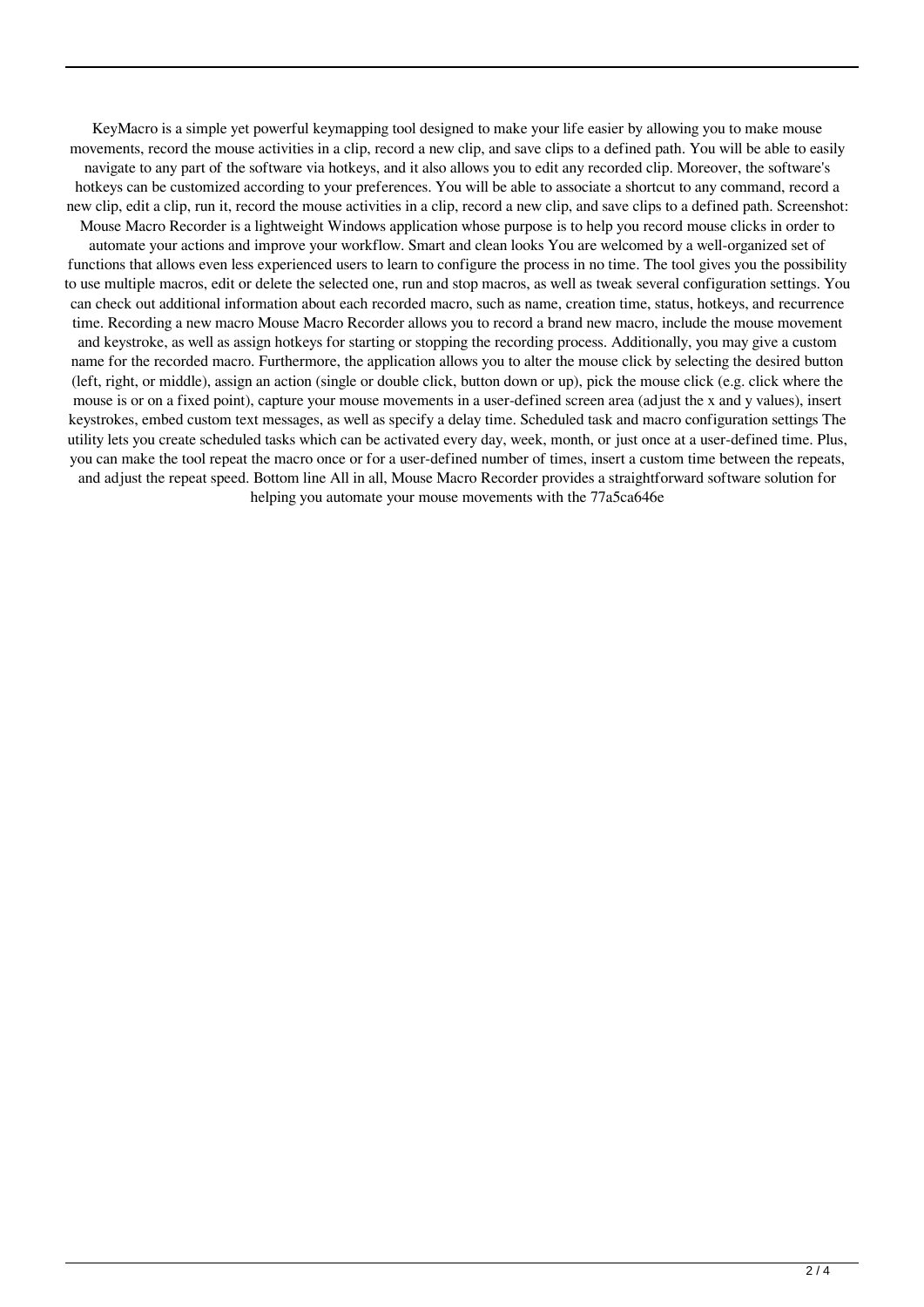### **Mouse Macro Recorder Crack+**

MouseTool is a multi-function application for Windows that helps you get rid of boring and time-consuming mouse movements, such as the ones involved in mouse clicking. One of its greatest features is that it allows you to perform a series of mouse clicks in a fixed time interval. Another handy feature is that you may make the mouse click in a predefined point on your desktop. Additionally, you can record mouse clicks and insert them in your favorite text editor for further work. Furthermore, MouseTool allows you to synchronize a mouse click with other items on your desktop and to change the mouse click direction. Besides, the software allows you to keep a record of all mouse clicks so that you may restore them in the future. Plus, you can setup scheduled tasks and hotkeys to control the application's functions. Bottom line MouseTool is a useful multi-function program for recording mouse clicks and other mouse movements. It is a tool that you may consider using in your Windowsbased computer to help you complete a series of mouse movements without the help of repetitive clicks. MouseTool Description: MouseTool is a full featured application that allows you to create a series of mouse clicks without the need to click multiple times. The utility is optimized for Windows 7 and newer versions, and it supports multi-monitor configuration. Additionally, the program is lightweight and easy to use thanks to its clean design. MouseTool is a useful tool that may help you automate mouse clicks, even if you are a novice user. Bottom line MouseTool is a small but powerful tool that lets you create a series of mouse clicks in an easy way. It is a utility that can help you perform a series of mouse movements without the need to click multiple times. Random Numbers and Random Text Generation is a powerful random numbers generator with countless features. It is a program that can generate random numbers or random text for your purposes. There are endless possibilities with this random text generator and you can even alter it to your liking. Random text generation can be done for printing purposes, emailing purposes, or for any random number generator needs you may have. The program is a software utility that you may want to consider using in your business. Random Numbers and Random Text Generation is a useful program that can help you generate random numbers or random text. Rollover button gives you a unique ability to use mouse clicks in any way you like. With Rollover button you can perform a mouse click on any point on your desktop,

#### **What's New In?**

Mouse Macro Recorder is a lightweight software application built specifically for helping you get rid of repetitive tasks by recording your mouse activity and save it as a macro. It comes in handy especially when you need to refresh multiple webpages, run multiple instances of another program, click on various items in games, or other situations. The layout is intuitive enough to be configured without having to consult a help manual or watch online tutorials. The program gives you the possibility to start or stop the recording process, specify the macro name, capture the mouse moves and keystrokes during the recording process, as well as assign hotkeys for activating and deactivating the recording operation. One of the best features bundled in this tool enables you to insert actions for the selected macro, and you are allowed to select the mouse button and action (e.g. single or double click), and tweak the mouse clicks (e.g. click where the mouse is or on a fixed point). Additionally, you can specify the area (x and y coordinates) where the recording task is carried out, choose the keystroke, type a user-defined text, and enter the delay time. What's more, you can edit, delete, or run the selected macro, stop the macro, schedule tasks (e.g. every day, week, month), view information about each recorded macro (e.g. name, creation time, status, start and stop hotkeys, repeating time, schedule time), and configure the repeating parameters, interval time, and speed. During our testing we have noticed that Mouse Macro Recorder carries out a task very quickly, and no errors showed up throughout the entire process. It doesn't eat up a lot of CPU and memory, so the overall performance of the computer is not hampered. All in all, Mouse Macro Recorder provides a handy set of parameters for helping you record your mouse actions. Thanks to its intuitive layout, it is suitable for rookies and professionals alike. Ratings Details Mouse Macro Recorder is a lightweight software application built specifically for helping you get rid of repetitive tasks by recording your mouse activity and save it as a macro. It comes in handy especially when you need to refresh multiple webpages, run multiple instances of another program, click on various items in games, or other situations. The layout is intuitive enough to be configured without having to consult a help manual or watch online tutorials. The program gives you the possibility to start or stop the recording process, specify the macro name, capture the mouse moves and keystrokes during the recording process, as well as assign hotkeys for activating and deactivating the recording operation. One of the best features bundled in this tool enables you to insert actions for the selected macro, and you are allowed to select the mouse button and action (e.g. single or double click), and tweak the mouse clicks (e.g